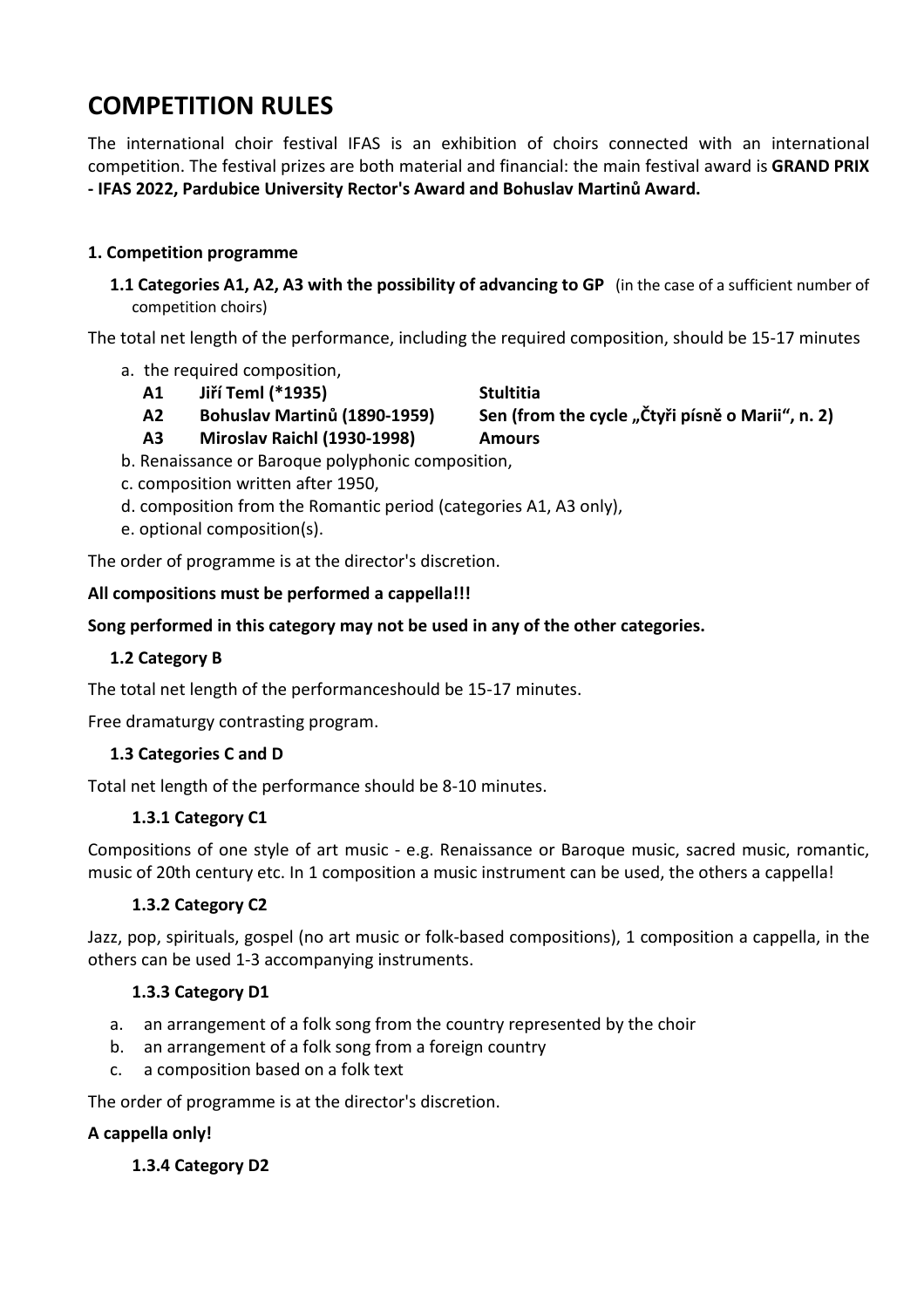A performance of folk songs only from the country represented by the choir. An additional evaluative criterion for this category is the overall impression - choreography, costumes, etc.

Using musical instruments possible.

### **1.4. Competition programme for category BM - Bohuslav Martinů**

Total net length of the performance should be 12-14 minutes

- a. a composition by Bohuslav Martinů
- b. optional programme, incl. compositions from at least 2 style periods

The order of programme is at the director's discretion

#### **The choir may not repeat compositions performed in other categories.**

#### **2. The choirs evaluations**

An international jury will evaluate the competition.

The choirs will be evaluated on a point system (0-30 points).

- **2.1** The choirs competing in categories A, B, C, D1 and BM will be evaluated on a point system based on the following criteria:
	- a. vocal quality and technique
	- b. intonation and rhythm
	- c. dynamics and style of the performed compositions
	- d. the quality of the programme literature
- **2.2.** category D2
	- overall impression of the performance

#### **A choir's point total may be lowered if the choir exceeds the competition programme time limit.**

#### **3. Levels**

**3.1** The jury will place the choirs according to point in categories A, B, C, D1 and BM totals as stated below:

| Gold level   | 25 - 30 points      |
|--------------|---------------------|
| Silver level | 20 - 24,99 points   |
| Bronze level | $15 - 19,99$ points |

- **3.2** The points earned in Gold level will decide about the placement of the 3 best choirs.
- **3.3** The place of the best choir from category D2 will be decided by the number of points earned in the category.
- **3.4** The winner of Grand Prix IFAS 2022 is a category A choir with the highest score, at least 28.00. If no choir reaches this limit, the Grand Prix IFAS 2022 holder will not be announced.
- **3.5** The winner of Bohuslav Martinů Award became the best evaluated choir in the gold level in the category BM.
- **3.6** The winner of the University Rector's Award is the best-rated university choir in the category A.